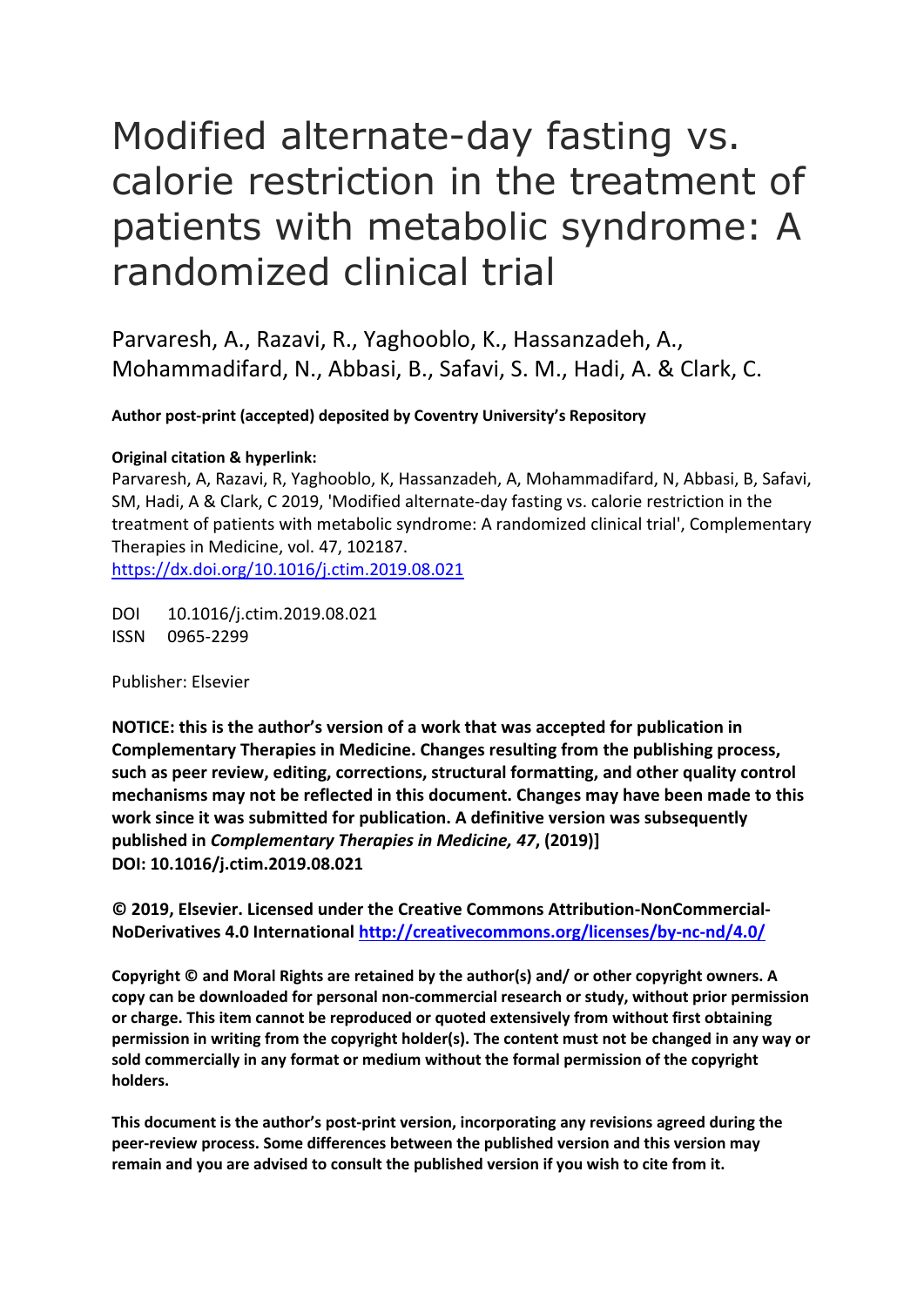# **Modified Alternate-Day Fasting vs. Calorie Restriction in the Treatment of Patients with Metabolic Syndrome: A Randomized Clinical Trial**

# **Abstract:**

**Objective**: The aim of present study was to compare the effect of calorie restriction and modified alternate-day fasting diet on treatment of adults with metabolic syndrome.

**Design**: This randomized clinical trial was conducted on 70 participants diagnosed with metabolic syndrome.

**Setting**: Patients were randomly allocated into 2 groups to follow either calorie restriction or a modified alternateday fasting diet for 8 weeks. Diets was prescribed by dietitians and specialized for each participant. Anthropometric parameters, blood pressure, fasting plasma glucose, fasting insulin, HOMA-IR and lipid profile were measured at baseline and after trial conclusion.

**Results**: 69, out of 70, participants completed the study and were included in the final analysis. The results showed that, compared with calorie restriction, following the modified alternate-day fasting diet significantly reduced body weight (P= 0.003), waist circumference (P= 0.026), systolic blood pressure (P= 0.029) and fasting plasma glucose (P= 0.009). However, no significant difference was observed between the 2 groups in triglyceride (P= 0.614), total cholesterol (P= 0.759), LDL-C (P= 0.289), HDL-C (P=0.909), diastolic blood pressure (P=0.262), HOMA- IR (P= 0.425) and fasting insulin concentrations (P= 0.496). In addition, the participants did not report any complaint due to difficulties with diet adherence when following calorie restriction or modified alternate-day fasting diet.

**Conclusions**: the present study suggests that modified alternate-day fasting diet may be a more effective option in managing body weight, waist circumference, systolic blood pressure, and fasting plasma glucose, compared with common calorie restriction. Further studies are needed to confirm the veracity of our results.

**Keywords**: Alternate-day fasting, energy restriction, anthropometric, glycemic index, plasma lipids, metabolic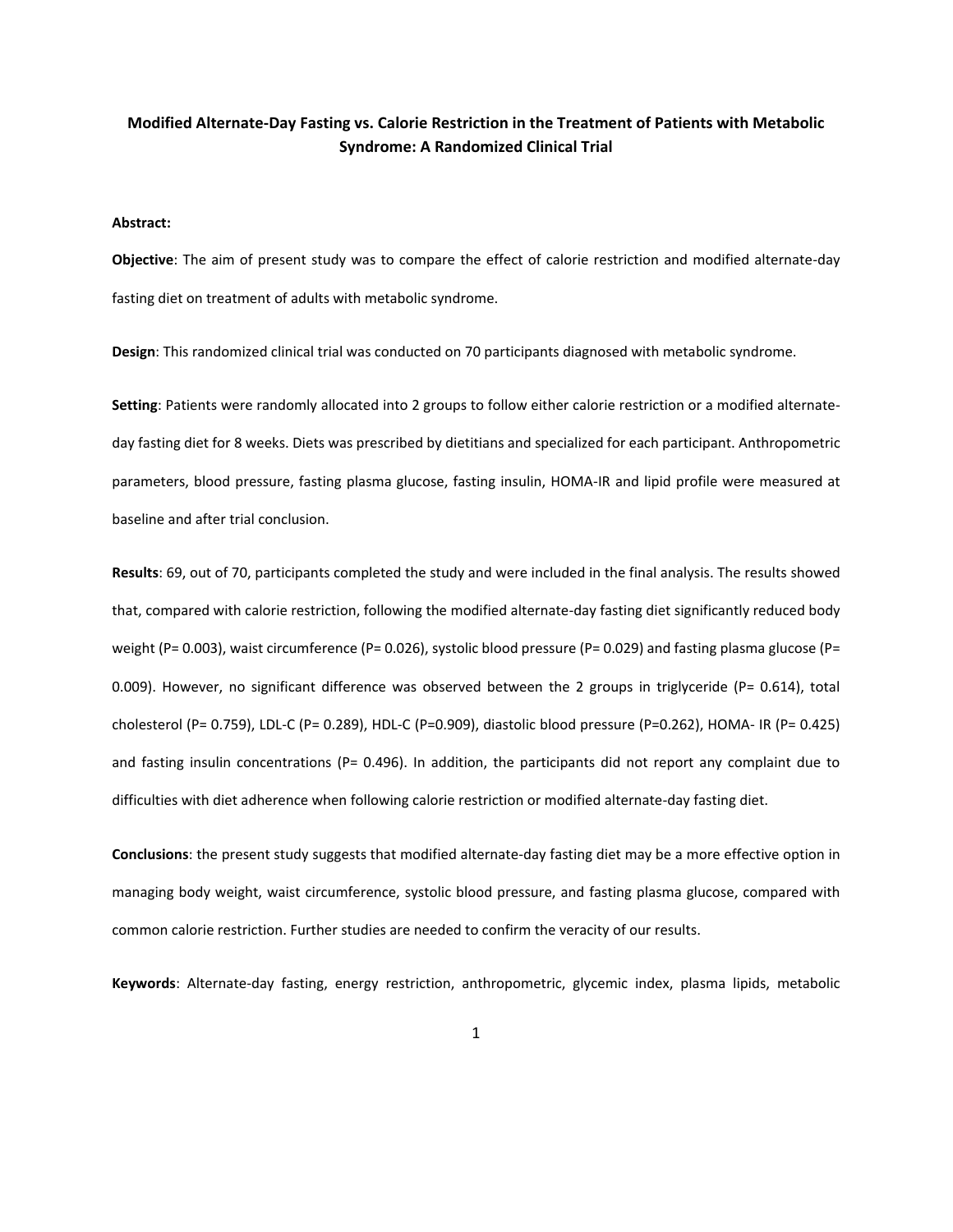#### **Introduction**

Metabolic syndrome (MetS) is a highly prevalent metabolic disorder which is defied by a set of several interrelated cardiometabolic risk factors, such as abdominal obesity, insulin resistance, hyperglycemia, hypertension and dyslipidemia (elevated triglyceride (TG) levels and low high-density lipoprotein cholesterol (HDL-C) (1). Although there is debate surrounding the concept of MetS, it is demonstrable that MetS is a major and prevalent risk factor for incidence of cardiovascular disease and diabetes (2). It has been reported that risk for atherosclerotic cardiovascular disease and type 2 diabetes are double and fivefold, respectively, among patients with MetS (3). In addition to metabolic and genetic susceptibilities, diet and physical activity are important factors, and MetS occurs more often among those who consume excessive nutrients, have an unhealthy dietary pattern, and are physically inactive (4, 5). Sedentary lifestyle and consumption of a high-calorie diet has lead to an increased prevalence of MetS in recent decades and makes it a critical problem faced by health care system (6). Several strategies are suggested for the management of MetS. Changing lifestyle (diet and physical activity) is regarded a cornerstone and first step to control metabolic disorders involved with this syndrome (7, 8). Moreover, several dietary strategies have been investigated during recent years (9-11).

Calorie restriction (CR) diet, decreasing energy intake by 15 to 40% of daily needs (12), is a common dietary manipulation for weight loss, and frequently uses for clinical practices. Although the positive result of CR diet has been documented among several diseases in which obesity/overweight is known as a risk factor (13, 14), the compliance of the diet by patients over long periods is usually low. Another dietary strategy that may be more feasible than CR diet in practice is an Alternate Day Fasting (ADF) regimen which consists of a "fast day" where intake is limited to 25% of the individual's energy needs (approximately 500 calories), alternating with a "feed day" where food is consumed ad-libitum (15, 16). Compared to CR, ADF diet has exhibited greater participant compliance firblonger periods (17), and beneficial effect of ADF on healthy, diabetic and cardiovascular disease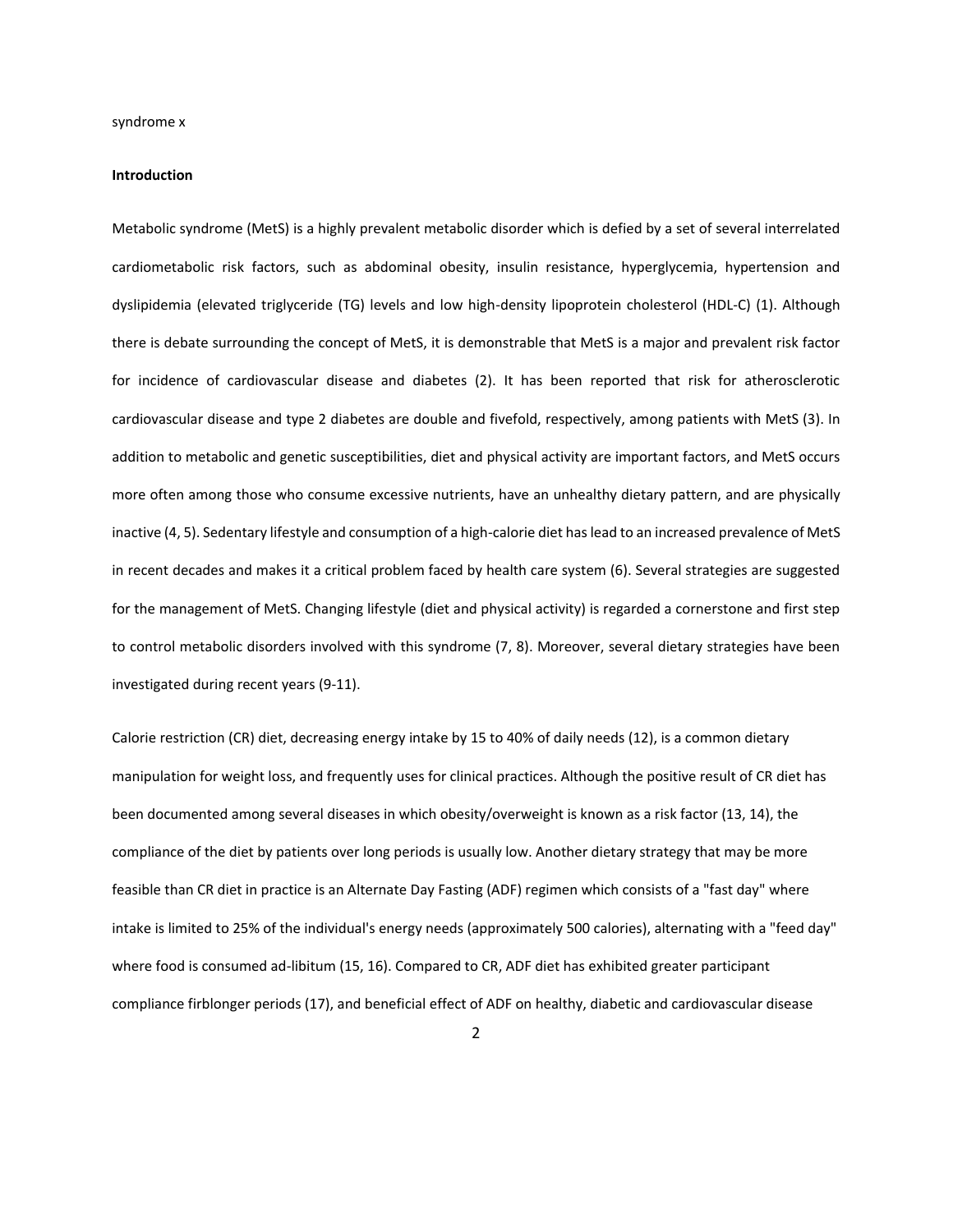patients has been reported in several studies. However, there is currently a lack of sufficient data regarding the influence of these diets on MetS. Therefore, the present study sought to compare the therapeutic effect of ADF and CR dietary intervention on patients with MetS.

# **Method**

## *Participants*:

This study was a single-center, randomized clinical trial that was conducted from December 2015 to March 2016 among patients with Mets, referres to Sediqe-Tahere Heart Center, Isfahan, Iran. MetS was diagnosed according to the Revised National Cholesterol Education Program Third Adult Treatment Panel (RNCEP: ATPIII) definition (18). The patients were eligible to enter the study if they were aged 25-60 and overweight (25 ≤BMI ≤ 40 kg/m<sup>2</sup>). Individuals with weight changes ≥5% for 3 months preceding the study, history of liver cardiovascular, renal, and metabolic disease, smoking or taking any medication or following a special diet in the last 6 months, which is known to impact on body weight, serum lipids, or glucose metabolism, breast feeding, post-menopausal and pregnant women were excluded. Sample size was estimated by thebformula represented for parallel clinical trials, considering type 1 error (α) of 0.05 and type 2 errors (β) of 0.2. The TG serum levels was assumed as the key variable, and the difference in mean and SD of TG concentration was based on a previous study (11). With consideration for 20%, drop-out, the final sample size was determined to be 35 participants per group. The present study protocol was confirmed by the Ethics Committee of Isfahan University of Medical Science and was registered in the Iranian registry of clinical trials (http://www.irct.ir: IRCT201509092395N8). The study was also performed based on the CONSORT statement recommendation (19).

# *Study design*

At the beginning, eligible participants entered to 2-weeks run-in period. After explanation of the goal and nature of the study, individuals were asked to complete the ethical consent form. Then, participants were stratified according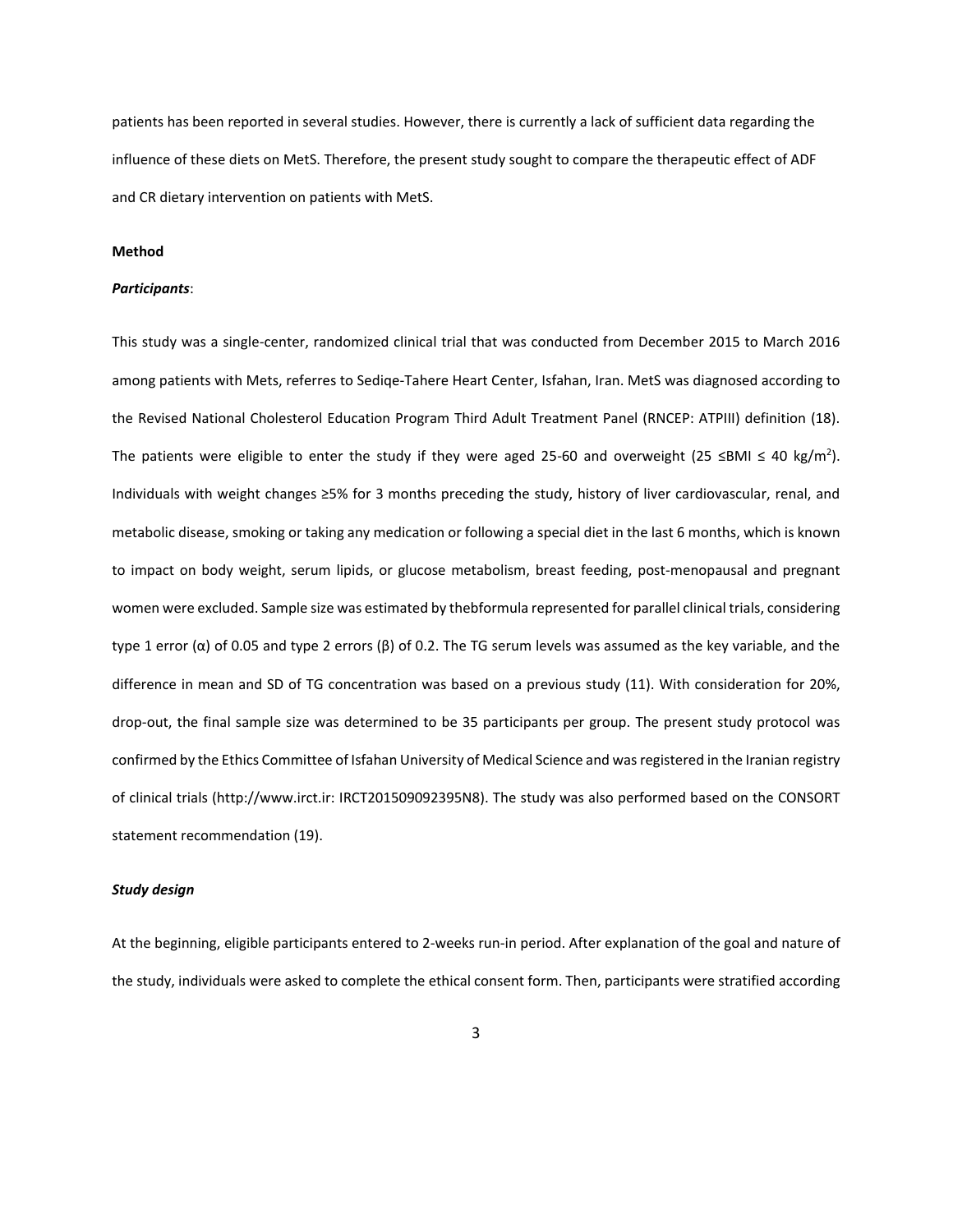to baseline BMI, age and sex, and randomly assigned in a 1:1 ratio into ADF or CR group to receive and follow their special diet for 8-weeks. Randomization was performed by using by computer-generated random numbers and was concealed from the researchers as well as participants. Patients were asked to preserve their regular physical activity levels and avoid to intake any supplements or medication which interfere with outcome of interest throughout the trial period. A physical activity questionnaire (20) and a 3-days dietary record (over two weekdays and one weekend day) was completed by participants at baseline and end of trials. In addition, participants were monitored in weekly phone interviews.

# **Diet protocol**

All participants were instructed to follow their special diet which was prescribed based on their group and total energy need. The energy requirements for the individuals were calculated using the Mifflin equation (21). Patients in the ADF group were asked to consume a very low calorie diet (75% energy restriction) during the 3 fast days (Saturday, Monday, Wednesday) and then ate a diet that providing 100% of their energy needs on each feed day (Sunday, Tuesday, Thursday). On Friday, subjects were able consume ad-libitum without limitation. The feed and fast days began at midnight each day, and all fast day meals were consumed between 12.00 pm and 2.00 pm to ensure that each subject was undergoing the same duration of fasting. Subjects were permitted to consume caloriefree foods (such as water, green tea, coffee without sugar (< 400 mg caffeine per day), non-starchy vegetable (such as lettuce, cucumber, green leaf, tomato) and sugar free gums on the fast day and were encouraged to drink plenty of water. In the CR group, subjects consumed 75% of their energy needs each day. All subjects in the two groups were required to prepare all of their meals at home. Control and intervention group subjects were informed to maintain their regular physical activity habits all over the duration of the investigation. Subjects were also instructed to prepare healthy food choices, by selecting low fat meat and dairy options and increasing fruit and vegetable intake. Daily dietary carbohydrate, fat and protein accounted for 52, 30 and 18% of ingested energy, respectively.

#### **Assessment of variables**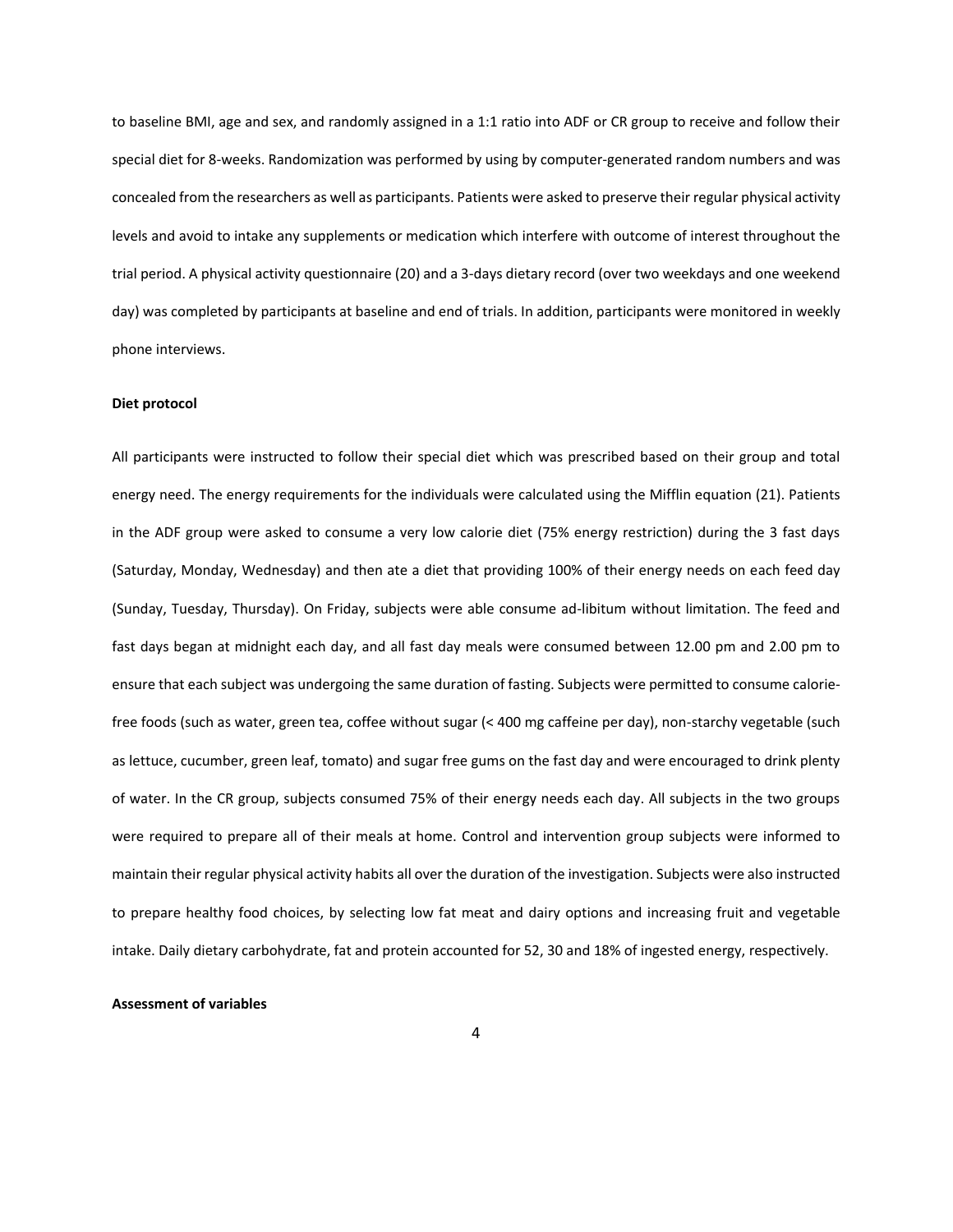Fasting blood samples were acquired to measure cholesterol, Triglycerides (TG), High- Density Lipoprotein Cholesterol (HDL-C), Low- Density Lipoprotein Cholesterol (LDL- C), Fasting Plasma Glucose (FPG), Fasting Insulin (FI). Participants were fasted for 12 h and samples were obtained between 7.00 am to 9.00 am at baseline and posttreatment (week 10) for biochemical analysis. Blood was centrifuged for 10 min at 520 × g at 4 ˚C to separate plasma from RBCs, and was stored at -70 ˚C until further analysis. FPG concentrations were measured using auto-analyzer (glucose oxidase/peroxidase). Plasma TC, HDL-C, and TG concentrations were measured in duplicate using cholesterol oxidase/peroxidase, detergent and glycerol phosphate oxidase/peroxidase methods, respectively. LDL-C concentration was calculated using the Friedwald equation (LDL-C= total cholesterol – TG/ 2.18 – HDL-C). Plasma insulin levels were measured by Elisa method (Pars Azmoon, Iran; intra- assay variation, 4.6%; inter- assay variation, 6%). Insulin resistance was calculated according the Homeostasis Model Assessment for Insulin Resistance (HOMA-IR) equation: fasting glucose (mmol/L) \* fasting insulin (μU/L)/ 22.5. At each visit blood pressure was measured with a digital automatic blood pressure device (Omron HEM 705 LP, Kyoto, Japan) in a seated position after a 10-minute rest.

Body weight and height of each participant were assessed at the baseline and end of trial while wearing minimal clothing and unshod by a trained researcher. Waist circumstance (WC) was measured by a flexible tape to the nearest 0.1 cm, with the participant standing, at the midway between the lower costal margin of the last palpable rib and the top of the iliac crest during a period of expiration, and BMI was calculated as weight in kilograms divided by height in meters squared.

# **Statistical analysis**

Statistical analysis was performed using the Statistical Package for the Social Sciences (SPSS) software version 20 (SPSS Inc., Chicago, USA). The Kolmogorov-Smirnov test was used to check the normal distribution of data. Independent samples t-test and chi-square was applied to compare the difference among continuous and categorical variables between 2 groups at baseline, respectively. Analysis of covariance (ANCOVA) was used to detect the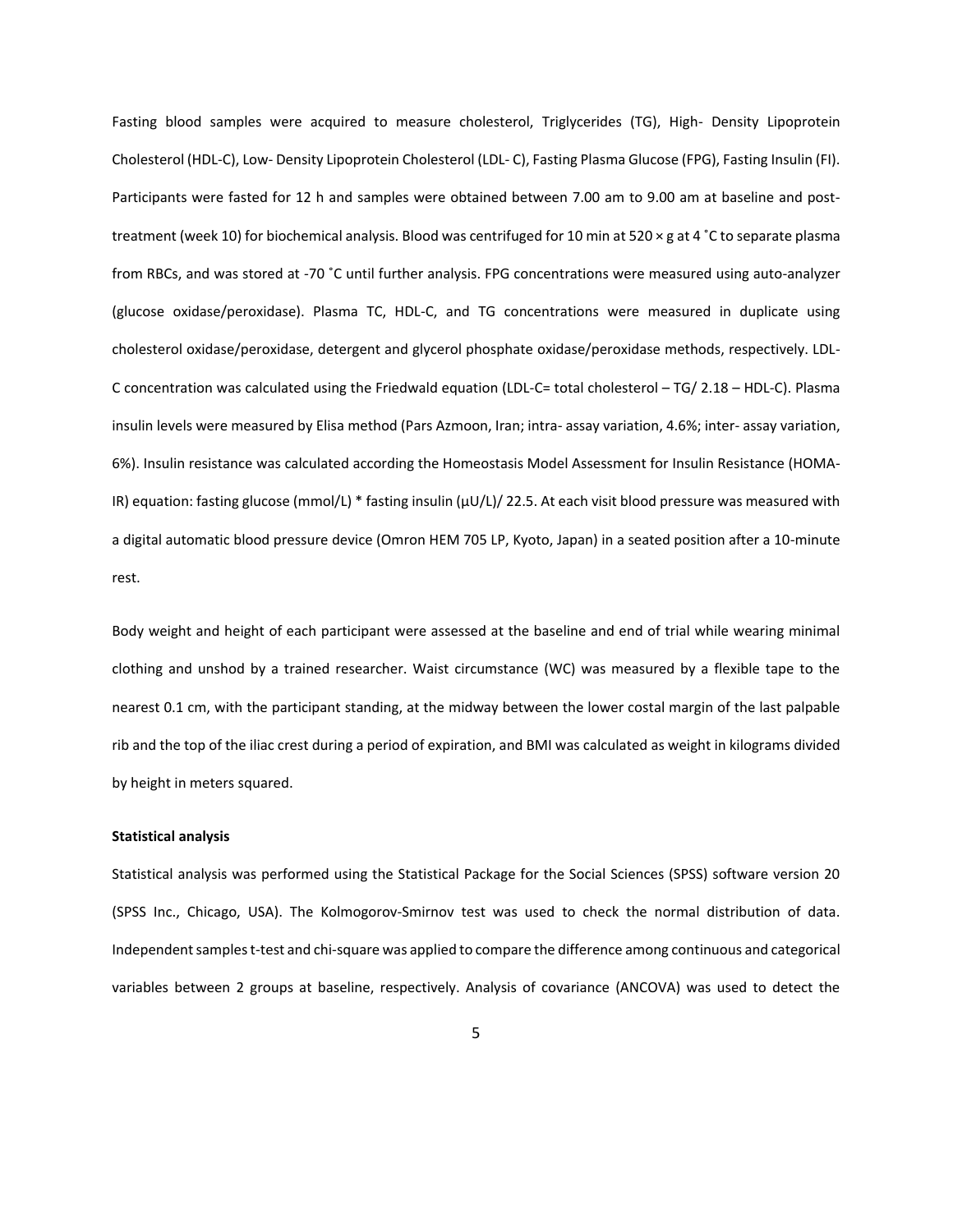difference of variable changes between 2 groups after intervention. Data was presented as mean ± standard deviation (SD) for continues variables and P values <0.05 were considered statistically significant.

# **Results**

Of 105 subject which were primarily assessed for inclusion/exclusion criteria, 70 patients were eligible and randomly assigned to either ADF or CR groups. Only one patient from the CR group was excluded due to being lost to follow up. Therefore, 69 participants (ADF=35 and CR=34) completed the trial and were included to final analysis (**Figure 1**). No significant difference was found between two groups in term of age, sex, body weight, WC, systolic blood pressure (SBP), diastolic blood pressure (DBP), physical activity at baseline of the study **(Table 1)**. In addition, based on 3-days dietary record, no statistically significant difference was seen in energy intake and macronutrient components between 2 group at baseline **(Table 2).** No harmful reactions or adverse events were reported throughout the study.

The results of this study show that a significant reduction was detected in body weight (kg)  $(-4.1\pm3.65 \text{ vs } -1.7\pm1.49;$ P=0.003), WC (cm) (-4±4.09 vs -1±3.44; P=0.026), SBP (mm Hg) (-13±4.00 vs -1±14.42; P=0.029) and FPG (mg/dl) (- 5±6.82 vs 0±6.85; P=0.009) after ADF intervention in compare with CR. Whilst, we failed to find any significant changes in BMI (kg/m<sup>2</sup>) (-1.6±2.07 vs -0.8±0.90; P=0.060), TG (mg/dl) (-52±90.56 vs -40±78.02; P=0.614), TC (mg/dl) (-11± 24.59 vs -8 ± 31.09; P=759), LDL-C (mg/dl) (-5±20.26 vs 0±21.40; P=0.289), HDL-C (mg/dl) (-1±10.48 vs 0±9.35; P=909), DBP (mm Hg) (-8±7.72 vs -5±12.18; P=0.262), fasting insulin (μU/ml) (-2.41±3.21 vs -1.56±5.41; P=0.496) and HOMA-IR (-0.72±0.92 vs -0.39±1.80; P=0.425) between 2 groups **(Table 3)**.

#### **Discussion**

The present study evaluated the effect of following a ADF diet in comparison to CR on adults with MetS for 8-weeks. The results demonstrated that in comparison to a CR diet, adherence to an ADF diet has a more beneficial effect on reducing body weight and WC, and improving in SBP and FPG levels. However, findings of the present study do not suggest any difference between following ADF and CR diet on BMI, lipid profile, DBP, HOMA-IR and fasting insulin concentrations.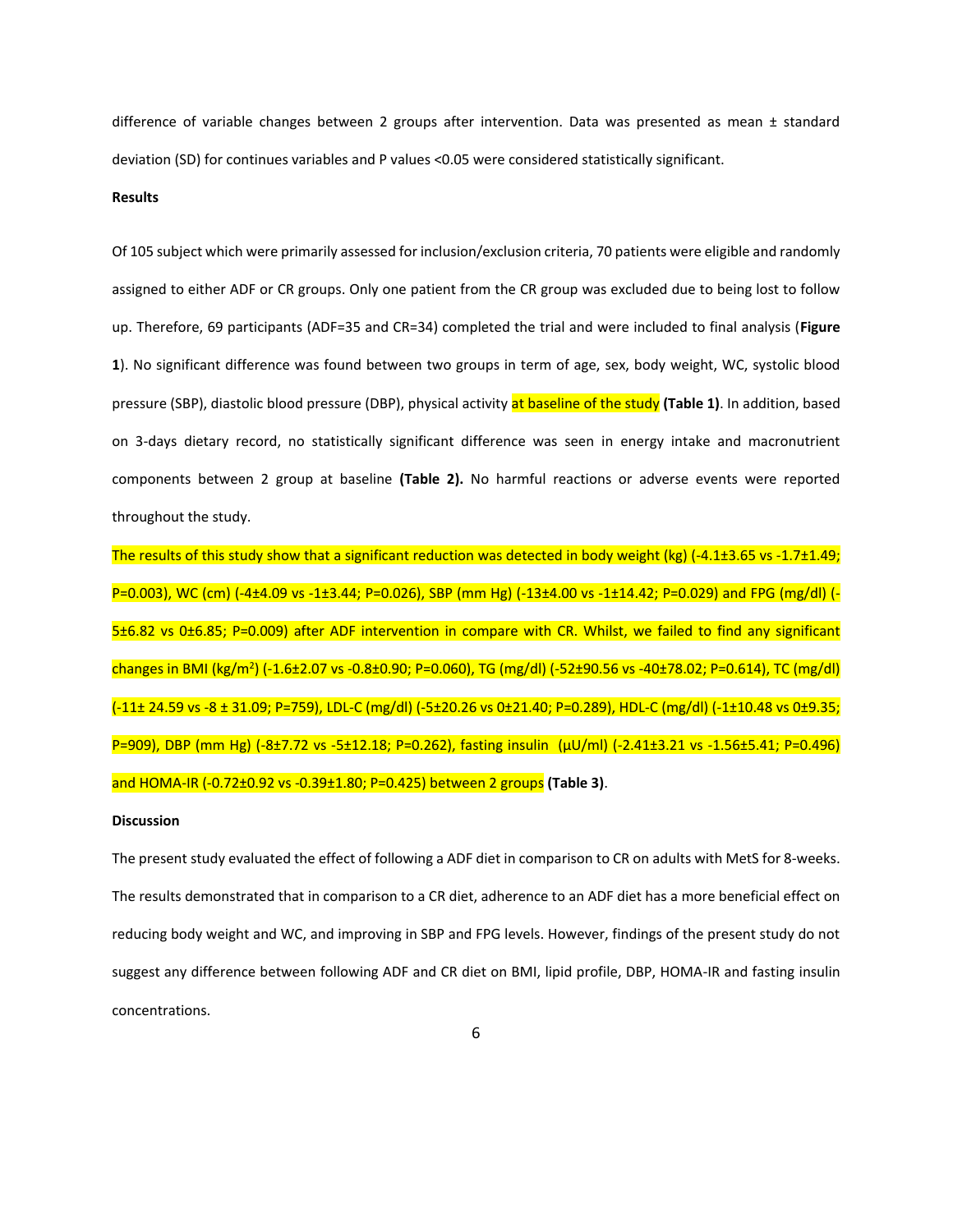MetS has become a major public-health problem and, besides lifestyle-based modification, no effective preventative approach has been documented. In this regard, normalization of body weight and improvement of blood pressure, blood lipids levels, and blood glucose concentration are the main factors in preventing or delaying the development of MetS; particularly in susceptible populations, and the progression to type 2 diabetes or cardiovascular disease in individuals with MetS. Our findings demonstrated that intervention with an ADF diet may be more effective in reducing body weight and WC, as compared to atm CR diet. The same results were found by other studies, for instance, klempel et al (22) and Eshghinia et al (12) reported that following ADF diet resulted in 4 kg weight loss after 8 weeks in overweight individuals. It is suggested that even greater weight loss (5.6 ± 1kg) can be attained by ADF interventions in trials with longer durations (16). It has been shown that the weight loss manifest from ADF is mainly from fat-mass reduction, whilst fat-free mass is generally preserved during ADF (23). Furthermore, greater reduction of WC in the ADF diet, which is known as an indirect indicator of visceral fat mass (12), has been reported previously (14). This marked difference between the 2 prescribed diets in achieving weight loss might be attributable to differences in energy intake betwern ADF and CR. Because ADF studies require subjects to fast 3-4 d/w, greater weight loss is often seen in such trials compared with CR studies (14). Energy balance plays a managing role in body weight changes (24), and given that during fasting, glucose is less available, fat is regarded as a major source for energy, and hence, reduction in body weight and body fat mass will occur (25).

Studies have suggested that long-lasting modifications in manifest during fasting result in various changes in metabolism (26). The results of present study revealed that ADF produces superior changes in improving FPG levels when compared to CR. In accordance with our results, Eshghinia et al. (27) found that FPG significantly reduces from baseline following 4 weeks ADF in obese women. The cause of lower FPG levels is unclear, but may conceivably be due to the number of fasting days performed in the ADF intervention (3-4 fast days) compared to the CR, and therein facilitate the body to use more fatty acid as metabolic fuel. Although a greater reduction in fasting insulin levels and HOMA-IR were detected in the ADF group, these changes did not reach statistical significance when compared with CR. Our findings are in accordance with previous studies (16, 28-32) in which the effect of an ADF diet, either alone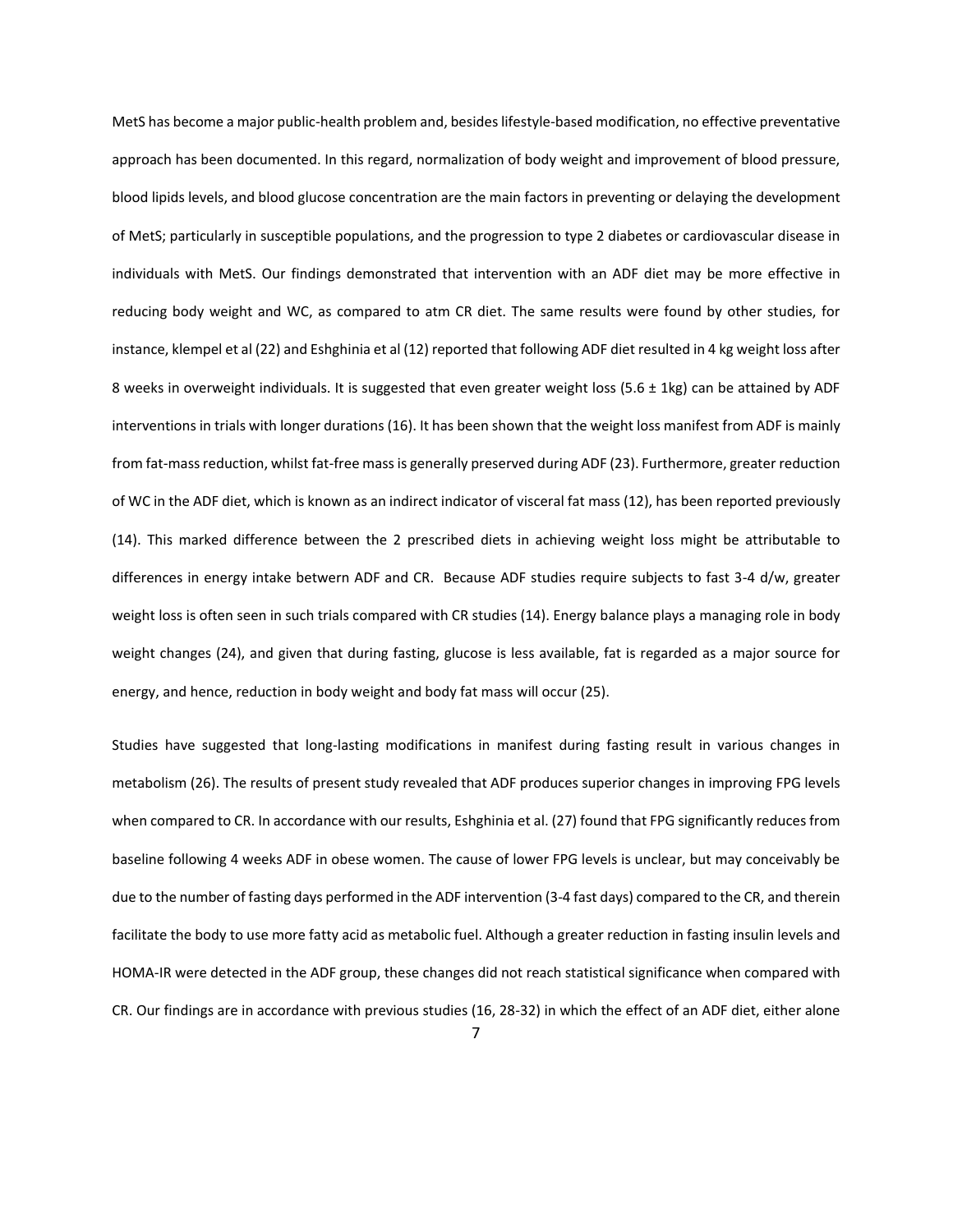or in comparison with a normal diet, on fasting insulin, and a 20-31% reduction in insulin concentrations, after treatment with ADF, was reported. The grade to which fasting insulin is reduced may be correspondent with the amount of weight loss. Hence, studies show that there may be a dose-response association among weight loss and fasting insulin reducing (14). Bhutani et al, showed that intervention with an ADF diet resulted in body weight declinea of 4% from baseline, which caused moderate decreases in HOMA-IR (9%) (28). It seems that the reduction in HOMA-IR by ADF and CR might be associated with the degree of imposed energy restriction and amount of weight loss (14).

Although the findings of the present showed a significant reduction in TG and TC levels from baseline values after ADF intervention, this change did not yield a significant difference when compared to the CR group. An observational study, including 1422 participants and one-year follow-up, reported a beneficial modulating effect of fasting for 21 days on blood lipid parameters (33). However, clinical trial studies which compare the effect of ADF and CR, have not demonstrated any difference in improving blood lipid parameters (34, 35). The lack of difference between the 2 groups might be due to the relatively short duration of our study, and thus, longer duration diets are necessary to elucidate some differences (34, 35)

The present study found that the effect of ADF diet on SBP is more pronounced in comparison to CR. However, no difference was detected between the 2 groups for DBP. In line with our results, previous studies supported a beneficial effect of fasting on SBP (12, 24, 27, 36, 37). Varady et al. (37) reported a 5.1% decrease in SBP after 8 weeks intervention, whereas DBP did not change. Another study by Eshghinia et al. (27) demonstrated a reduction in both SBP and DBP following 4 weeks ADF intervention in mild to moderately hypertensive women. According to the European society of hypertension, an increase in physical activity (30 min of moderate to intensity physical activity per day) and decrease in body weight are the first line of high blood pressure treatment in patients with metabolic syndrome (38). Thus, the greater blood pressure lowering effect of ADF in the present study might be associated with greater decreases in body weight (39), and/or due to the suppression of catecholamine production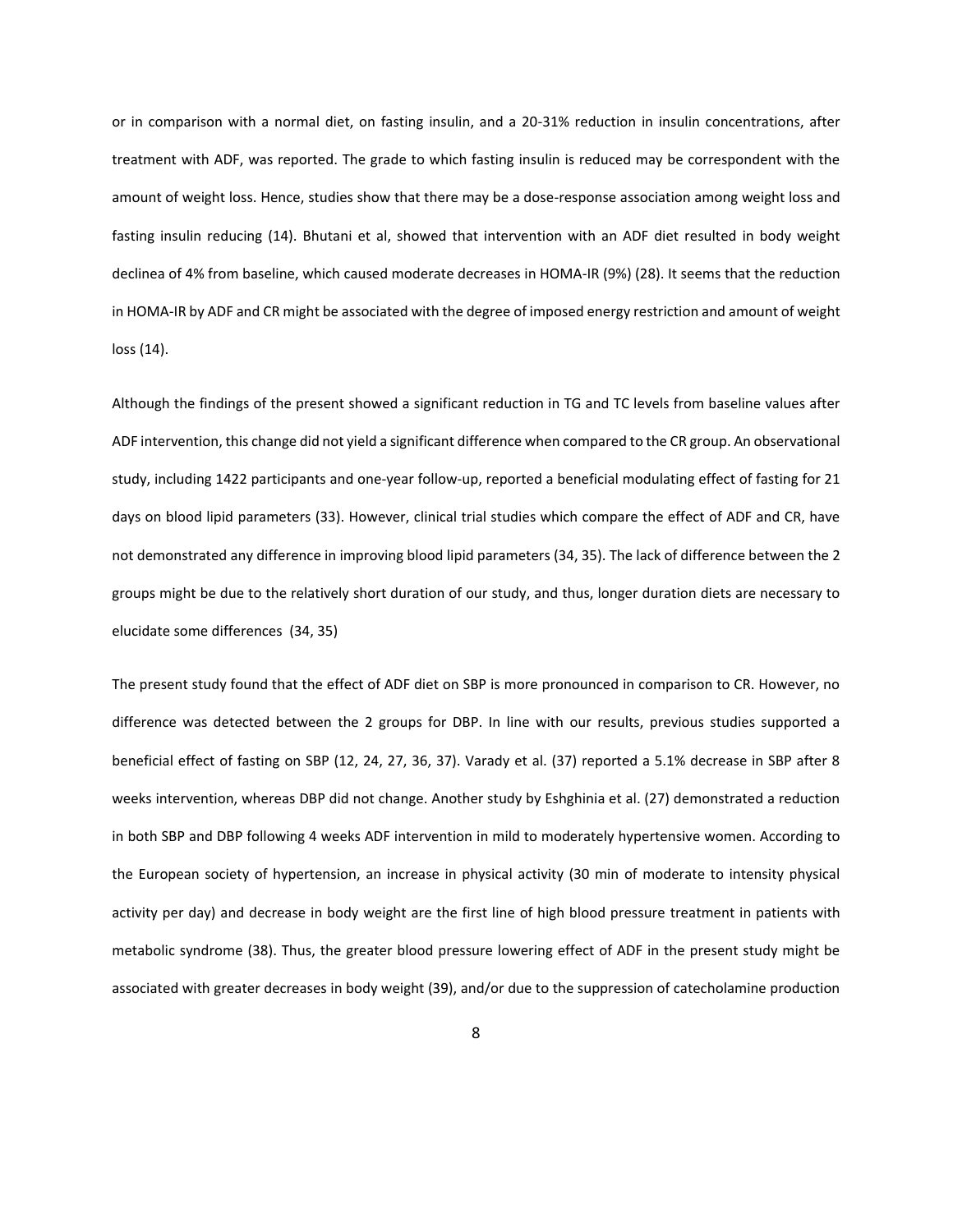(40), reducing the sympathetic tone and causing blood pressure to reduce.

The present study had some limitations. First, the duration of tne study was relatively short and may have impeded our ability to detect significant changes in some parameters. However, in this short follow-up, we showed the superiority in adherence with ADF diet in MetS treatment. Second, due to the nature of studying dietary intervention, we could not perform trial in a truly blind fashion. Third, the compliance to the prescribed diet was recorded using self-reporting, which might have resulted in misstatements. In order to resolve this bias, we tried to monitor participants through a phone interview during the intervention and completion of a 3-days food record.

#### **Conclusion:**

In summary, this study suggests that ADF is a more effective strategy in managing body weight and WC, and reveals superior improvements in SBP and FPG in comparison to CR. These findings indicate that ADF diet may be a more beneficial therapeutic option in managing MetS. With regard to known limitations in compliance with CR diets, ADF presents a promising option, which results in more beneficial effects, in a short time frame. An ADF diet can be regarded useful, not only for metabolic syndrome treatment, but also can be a practical option for other diseases with metabolic factors such as cardiovascular disease (41, 42). Future studies are needed to investigate the long effect of ADF on metabolism and nutrients absorption.

#### **Acknowledgements:**

The authors would like to thank all the study participants. They are also grateful to the all staff for their support and cooperation.

## **Conflict of interest:**

None.

# **Funding:**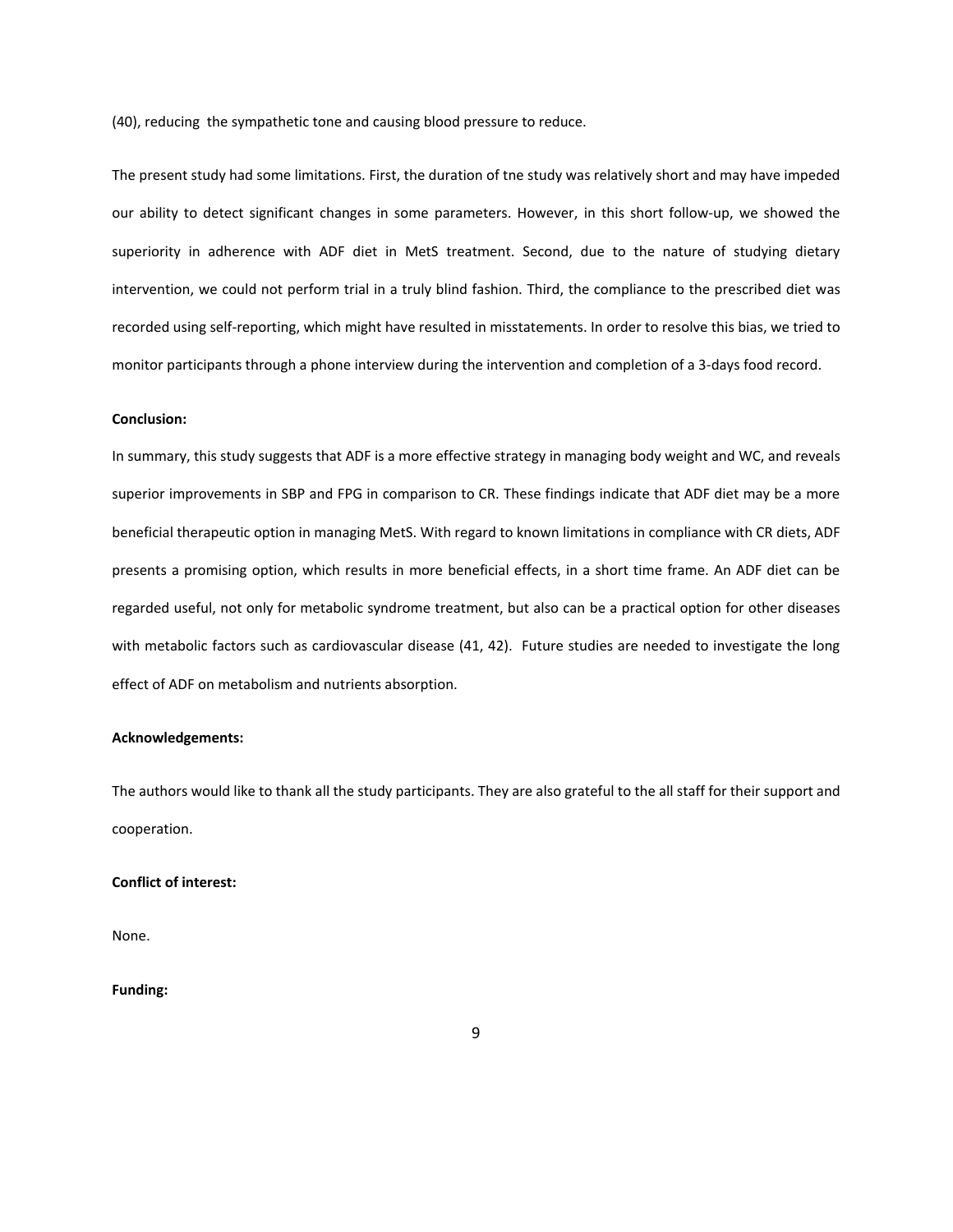This research did not receive any specific grant from funding agencies in the public, commercial, or not-for-profit

sectors.

# **References**:

1. Grundy SM. Metabolic syndrome update. Trends in cardiovascular medicine. 2016;26(4):364-73.

2. Després J-P, Lemieux I. Abdominal obesity and metabolic syndrome. Nature. 2006;444(7121):881.

3. Grundy SM, Cleeman JI, Daniels SR, Donato KA, Eckel RH, Franklin BA, et al. Diagnosis and management of the metabolic syndrome: an American Heart Association/National Heart, Lung, and Blood Institute scientific statement. Circulation. 2005;112(17):2735-52.

4. Scuteri A, Laurent S, Cucca F, Cockcroft J, Cunha PG, Mañas LR, et al. Metabolic syndrome across Europe: different clusters of risk factors. European journal of preventive cardiology. 2015;22(4):486-91.

5. Kassi E, Pervanidou P, Kaltsas G, Chrousos G. Metabolic syndrome: definitions and controversies. BMC medicine. 2011;9(1):48.

6. Saklayen MG. The global epidemic of the metabolic syndrome. Current hypertension reports. 2018;20(2):12.

7. Pérez-Martínez P, Mikhailidis DP, Athyros VG, Bullo M, Couture P, Covas MI, et al. Lifestyle recommendations for the prevention and management of metabolic syndrome: an international panel recommendation. Nutrition reviews. 2017;75(5):307-26.

8. Yamaoka K, Tango T. Effects of lifestyle modification on metabolic syndrome: a systematic review and meta-analysis. BMC medicine. 2012;10(1):138.

9. Kastorini C-M, Milionis HJ, Esposito K, Giugliano D, Goudevenos JA, Panagiotakos DB. The effect of Mediterranean diet on metabolic syndrome and its components: a meta-analysis of 50 studies and 534,906 individuals. Journal of the American College of Cardiology. 2011;57(11):1299-313.

10. Shenoy SF, Poston WS, Reeves RS, Kazaks AG, Holt RR, Keen CL, et al. Weight loss in individuals with metabolic syndrome given DASH diet counseling when provided a low sodium vegetable juice: a randomized controlled trial. Nutrition journal. 2010;9(1):8.

11. Tančić-Gajić M, Vujović S, Vukčević M, Ivović M, Drezgić M, Marina L, et al. Effects of alternate fasting or very low calorie diet and low calorie diet on metabolic syndrome in severely obese patients. Hippokratia. 2012;16(4):335.

12. Eshghinia S, Mohammadzadeh F. The effects of modified alternate-day fasting diet on weight loss and CAD risk factors in overweight and obese women. Journal of Diabetes & Metabolic Disorders. 2013;12(1):4.

13. Lefevre M, Redman LM, Heilbronn LK, Smith JV, Martin CK, Rood JC, et al. Caloric restriction alone and with exercise improves CVD risk in healthy non-obese individuals. Atherosclerosis. 2009;203(1):206- 13.

14. Barnosky AR, Hoddy KK, Unterman TG, Varady KA. Intermittent fasting vs daily calorie restriction for type 2 diabetes prevention: a review of human findings. Translational Research. 2014;164(4):302-11. 15. Varady K. Intermittent versus daily calorie restriction: which diet regimen is more effective for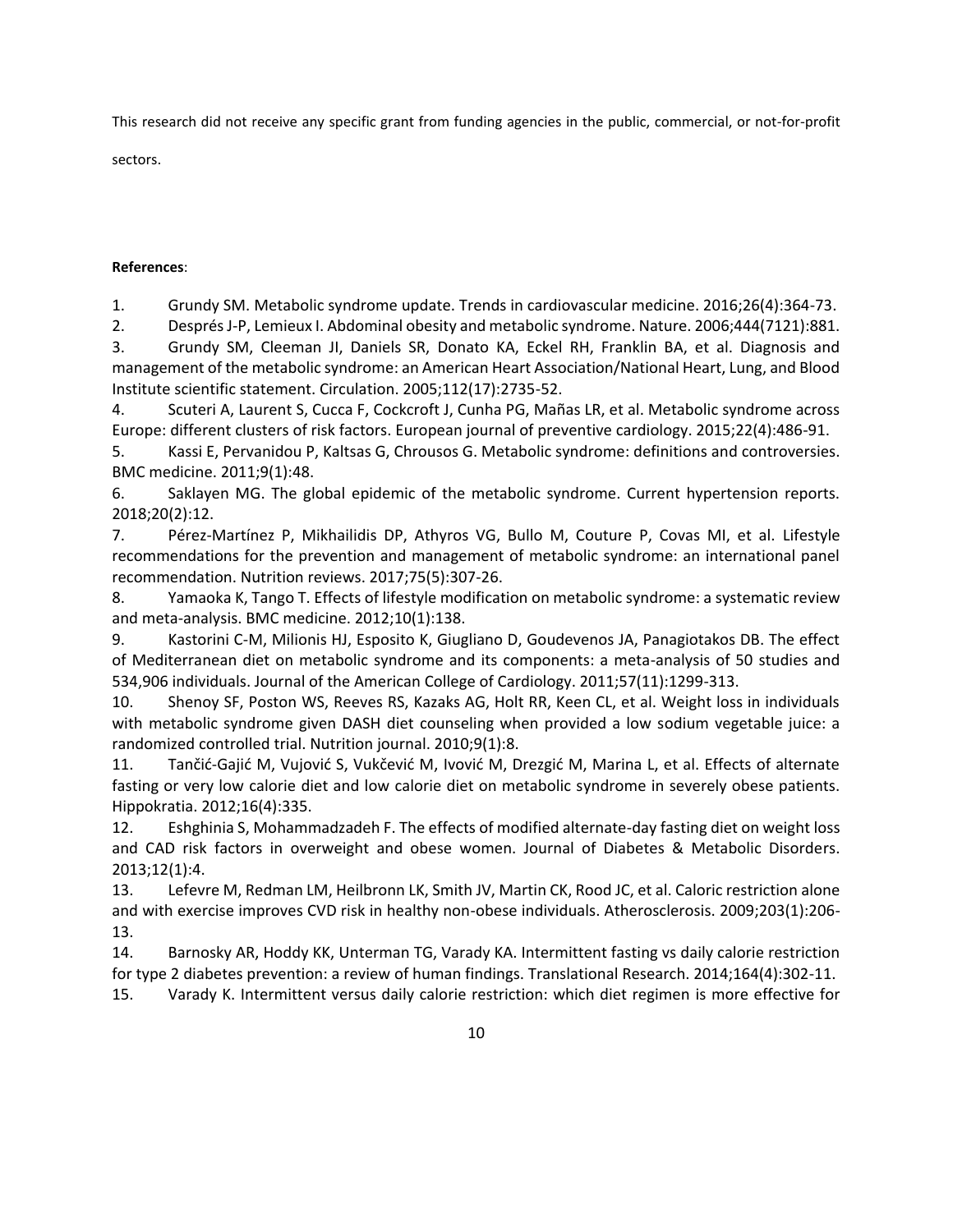weight loss? Obesity reviews. 2011;12(7).

16. Varady KA, Bhutani S, Klempel MC, Kroeger CM, Trepanowski JF, Haus JM, et al. Alternate day fasting for weight loss in normal weight and overweight subjects: a randomized controlled trial. Nutrition journal. 2013;12(1):146.

17. Anton S, Leeuwenburgh C. Fasting or caloric restriction for healthy aging. Exp Gerontol. 2013;48(10):1003-5.

18. Rezaianzadeh A, Namayandeh SM, Sadr SM. National Cholesterol Education Program Adult Treatment Panel III Versus International Diabetic Federation Definition of Metabolic Syndrome, Which One is Associated with Diabetes Mellitus and Coronary Artery Disease? International journal of preventive medicine. 2012;3(8):552-8.

19. Schulz KF, Altman DG, Moher D. CONSORT 2010 statement: updated guidelines for reporting parallel group randomised trials. BMC medicine. 2010;8(1):18.

20. Ainsworth BE, Haskell WL, Whitt MC, Irwin ML, Swartz AM, Strath SJ, et al. Compendium of physical activities: an update of activity codes and MET intensities. Medicine and science in sports and exercise. 2000;32(9; SUPP/1):S498-S504.

21. Mifflin MD, St Jeor ST, Hill LA, Scott BJ, Daugherty SA, Koh YO. A new predictive equation for resting energy expenditure in healthy individuals. The American journal of clinical nutrition. 1990;51(2):241-7.

22. Klempel M, Kroeger C, Norkeviciute E, Goslawski M, Phillips S, Varady K. Benefit of a low-fat over high-fat diet on vascular health during alternate day fasting. Nutrition & diabetes. 2013;3(5):e71.

23. Alhamdan B, Garcia‐Alvarez A, Alzahrnai A, Karanxha J, Stretchberry D, Contrera K, et al. Alternate‐ day versus daily energy restriction diets: which is more effective for weight loss? A systematic review and meta‐analysis. Obesity science & practice. 2016;2(3):293-302.

24. Kacimi S, Ref'at A, Fararjeh MA, Bustanji YK, Mohammad MK, Salem ML. Intermittent fasting during Ramadan attenuates proinflammatory cytokines and immune cells in healthy subjects. Nutrition research. 2012;32(12):947-55.

25. El Ati J, Beji C, Danguir J. Increased fat oxidation during Ramadan fasting in healthy women: an adaptative mechanism for body-weight maintenance. The American journal of clinical nutrition. 1995;62(2):302-7.

26. Al Hourani HM, Atoum MF, Akel S, Hijjawi N, Awawdeh S. Effects of Ramadan fasting on some haematological and biochemical parameters. Jordan J Biol Sci. 2009;2(3):103-8.

27. Eshghinia S, Gadgevich Gapparov M. Effect of Short-Term Modified Alternate-Day Fasting on the Lipid Metabolism in Obese Women. Iranian Journal of Diabetes and Obesity. 2011;3(1):1-5.

28. Bhutani S, Klempel MC, Kroeger CM, Trepanowski JF, Varady KA. Alternate day fasting and endurance exercise combine to reduce body weight and favorably alter plasma lipids in obese humans. Obesity. 2013;21(7):1370-9.

29. Harvie MN, Pegington M, Mattson MP, Frystyk J, Dillon B, Evans G, et al. The effects of intermittent or continuous energy restriction on weight loss and metabolic disease risk markers: a randomised trial in young overweight women. International journal of obesity (2005). 2011;35(5):714.

30. Johnson JB, Summer W, Cutler RG, Martin B, Hyun D-H, Dixit VD, et al. Alternate day calorie restriction improves clinical findings and reduces markers of oxidative stress and inflammation in overweight adults with moderate asthma. Free Radical Biology and Medicine. 2007;42(5):665-74.

31. Klempel MC, Kroeger CM, Bhutani S, Trepanowski JF, Varady KA. Intermittent fasting combined